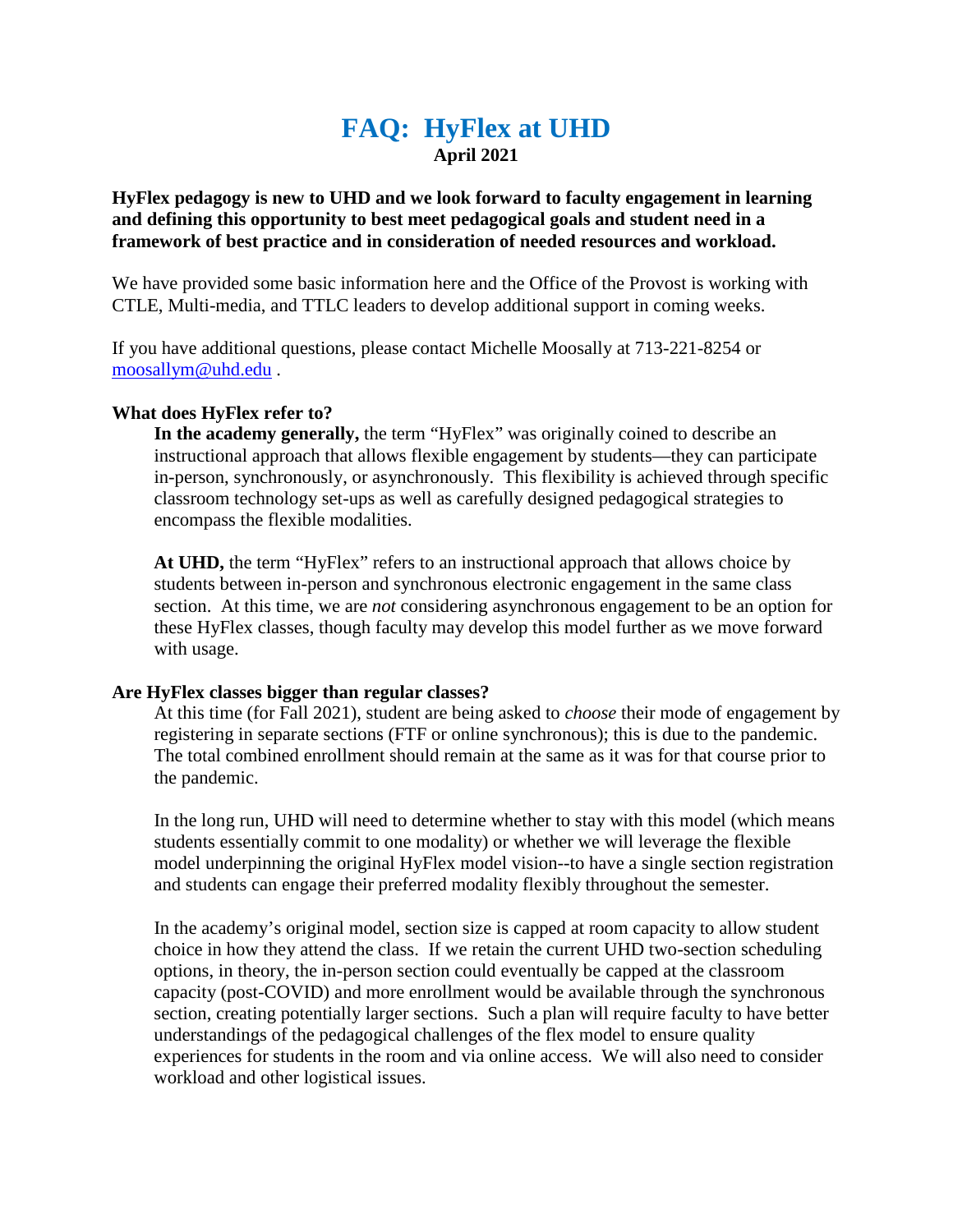### **How many HyFlex rooms does UHD have?**

In the past year, UHD has built out 17 classrooms across all buildings with technology to implement some new pedagogical engagement strategies. We plan to build a few more before Fall 2021, including at UHDNW. Below is a list of the currently outfitted rooms.

These rooms have monitors, cameras, and microphones to allow students to participate in person or via distance technology (e.g., Zoom or MS Teams). However, non-HyFlex classes may be scheduled in these rooms as well.

| A626 | A431        | C <sub>210</sub> |
|------|-------------|------------------|
| A608 | <b>B333</b> | C <sub>208</sub> |
| A619 | <b>B306</b> | C <sub>225</sub> |
| A622 | <b>B308</b> | C <sub>229</sub> |
| A427 | <b>B117</b> | N702             |
| A409 | <b>B119</b> |                  |

# **How do I teach in a HyFlex class?**

Teaching in a HyFlex class does require faculty to think through and prepare for a new set of engagements, given that you are teaching in-person and remotely (via Zoom) simultaneously. Thus, you will want to have agility and comfort in navigating both environments. Key considerations include 1) ensuring that all class materials are available to remote students as well as in-person students prior to class, 2) identifying ways for all to engage actively in class, and 3) ensuring outcomes can be achieved successfully regardless of modality of engagement. We are working to develop teaching resources for faculty specific to this HyFlex model. For more information at this time, please see the tips sheet from the CTLE.

### **What kind of technology has been added for HyFlex classes?**

- Two podium monitors that allow for overseeing Zoom and using class projection options simultaneously
- Back of room 50" screen for easier viewing of Zoom students
- Front of room 40" screen so students in class can see students in Zoom
- Enhanced speakers and microphones to allow conversation among instructor, in-class students, and Zoom students
- A tracking camera that follows the instructor at the front of the room
- A wide angle camera that allows Zoom students to see in-person classmates

### **What should I do if I want to teach in a HyFlex room?**

You should contact your department chair to discuss which classes would be best suited to UHD's HyFlex model. It also requires you to be willing to teach in-person in Fall 2021 as well as meet with our multi-media team to learn how to use the technology.

#### **What resources are available for me to learn about HyFlex teaching?**

Please see the resource PDF from CTLE—on the back are several online resources. Here are a couple of links as well:

[Hybrid Flexible Class: A Professor's Guide to Hyflex Teaching](https://medium.com/the-faculty/hyflex-teaching-d1347143ef3d)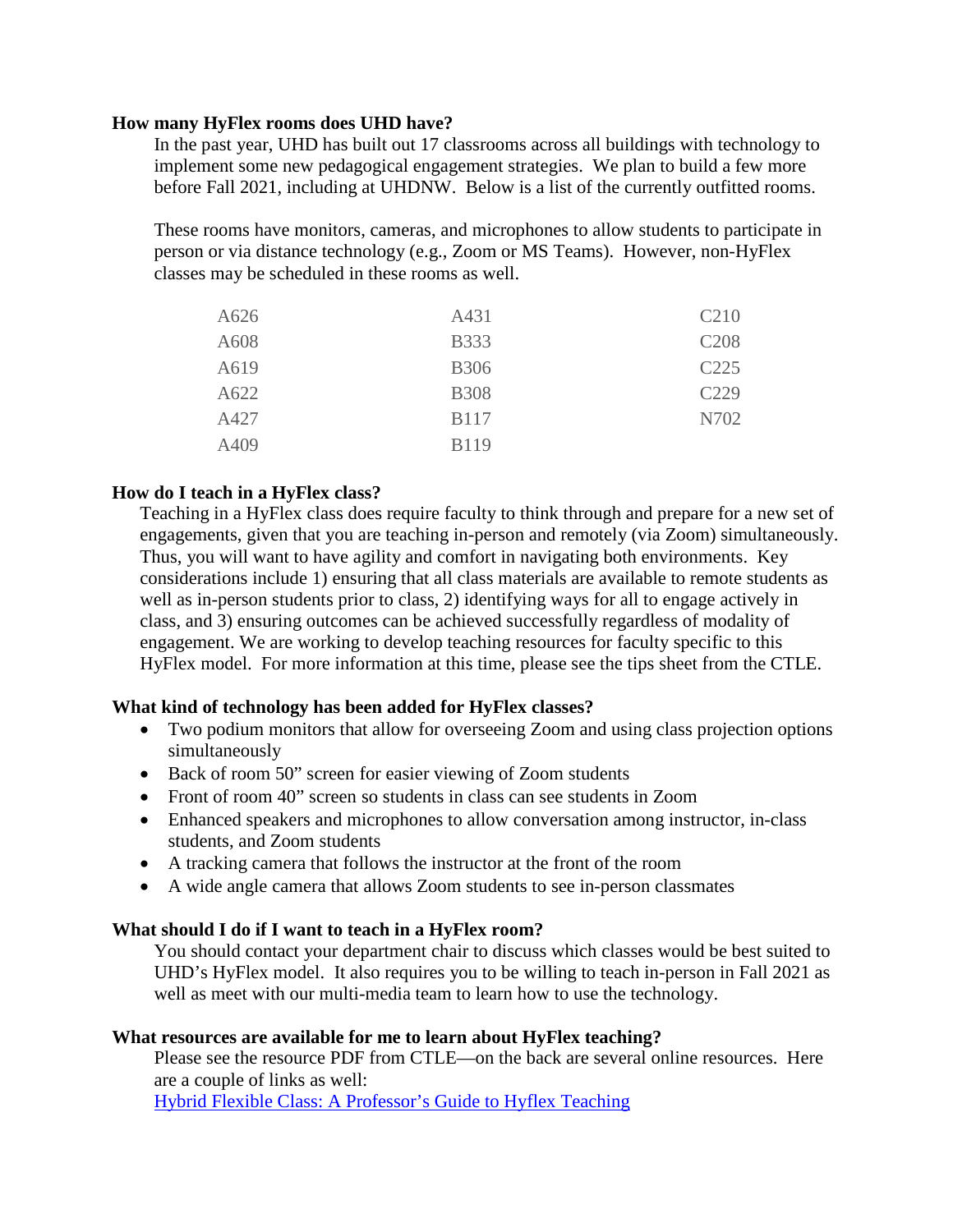# Teaching a Hybrid-Flexible Course - [Hybrid-Flexible Course Design \(edtechbooks.org\)](https://edtechbooks.org/hyflex/teaching_hyflex)

In all cases when doing research on this model, please keep in mind that "HyFlex" is an evolving concept and at UHD, we are defining it in ways appropriate to our needs and resources.

# **Can I teach in a HyFlex classroom even if I don't want to use the HyFlex options?**

Yes—right now, we are scheduling classes in these rooms for regular in-person sections to maximize best fits for class sizes. You are not required to set up the in-person and synchronous sections to use the room.

### **What does a HyFlex classroom look like?**

The main difference is in the addition of screens and microphones. The photos below show the screen set ups.



- Two podium monitors that allow for overseeing Zoom and using class projection options simultaneously
- Back of room 50" screen for easier viewing of Zoom students